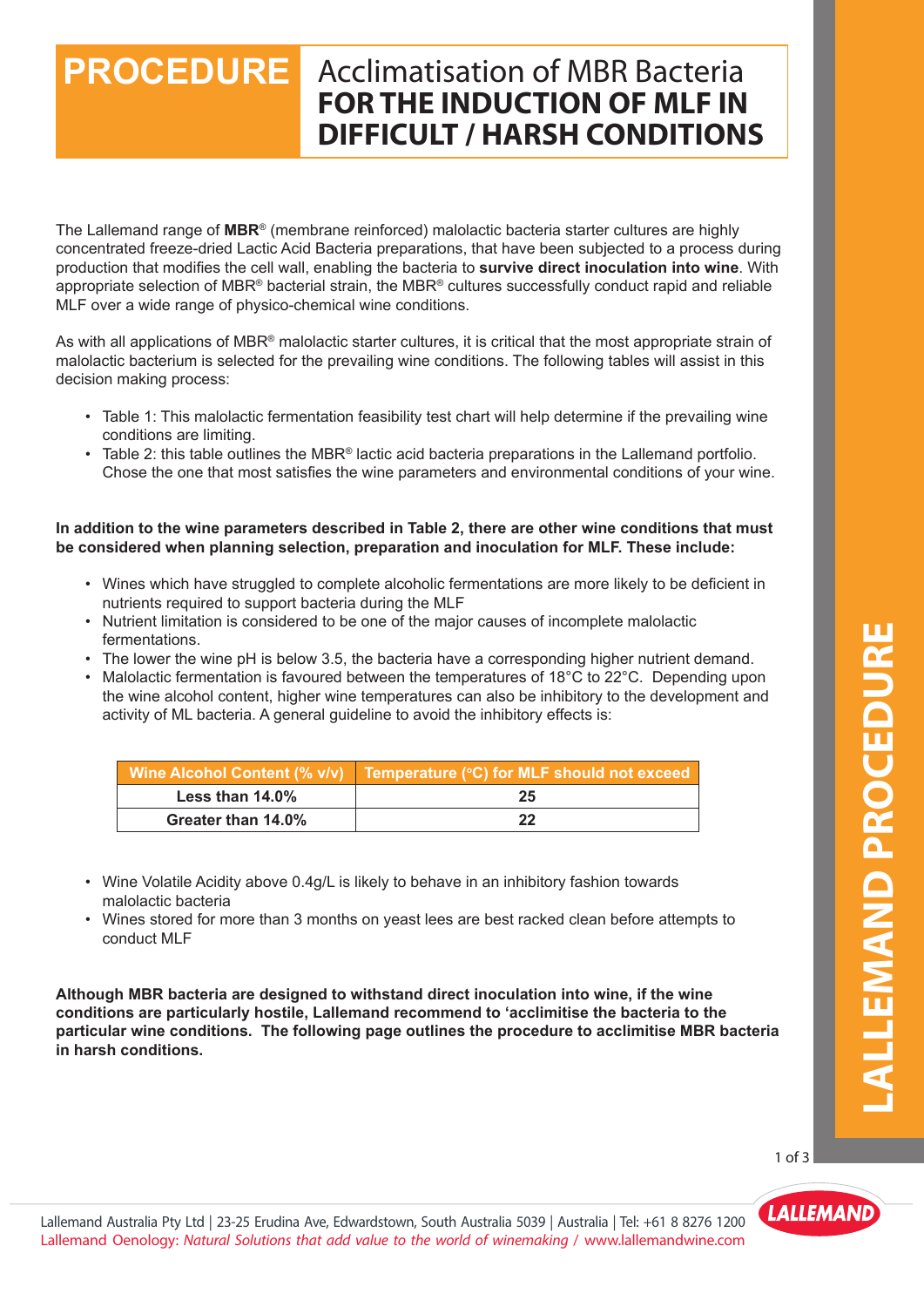#### **Step 1: Preparation of acclimatization medium**

- 10 litre Grape juice (free of  $SO_2$ )
- 10 litre Water (clean, free of chlorine)
- 20 litre Problem wine (with difficult conditions)
- 20 g of malolactic fermentation nutrient. (ML Red Boost for reds or OptiML Blanc for whites.
- (i) Each ingredient to be added one at a time and solution mixed to achieve a homogenous preparation
- (ii) Adjust medium pH to between 3.6 and 4.0
- (iii) Adjust temperature to 25-30 °C

#### **Step 2: Rehydration of MBR®**

- (i) Adjust temperature of 2 litre clean water (free of chlorine, not distilled) to 20 °C
- (ii) Rehydrate 100g MBR<sup>®</sup> malolactic bacterial strain in the 2 litre clean water. Allow bacterial suspension to stand for 20 minutes.

## **Step 3: Acclimatization of malolactic bacteria**

- (i) Mix acclimatization medium (from Step 1) with the fully rehydrated malolactic bacteria (from Step 2). (ii) Allow this 42 Litre malolactic culture to acclimatise at 22-25 °C. Monitoring of malic acid
- concentration is recommended as under no circumstances should the residual malic acid fall below 1g/L.

Leave this mixture until malolactic fermentation has started. Preferably confirm accurately with chemical analysis, but if this is not available the culture is ready when CO<sub>2</sub> evolution is evident and a slight lactic smell. The incubation period for Step 3 can range from 2 to 24 hours, no more.

## Step 4: Nutrient additions prior to inoculation of malolactic culture

Depending on wine history, malolactic bacteria nutrient (ML Red Boost for reds or OptiML Blanc for whites) should be added to the'dry' wine (post alcoholic fermentation) and prior to bacterial inoculation.

## **Recommended wine analyses.** The state  $\alpha$  is the state  $\alpha$  is the state  $\alpha$ **Step 5: Inoculation of acclimatized malolactic bacteria and**

With gentle stirring, transfer the active acclimatized malolactic culture to the final 10,000 litre (dry) wine, avoiding excessive oxygen. To monitor the progress and completion of MLF, it is recommended that accurate analysis of L-malic acid be undertaken at weekly intervals. The assessment of other quality control indices such as volatile acidity, as well as sensory assessment should also be considered.

Lallemand Enología: *Un mundo de soluciones naturales para añadir valor a tus vinos* / www.lallemandwine.com

2 of 3